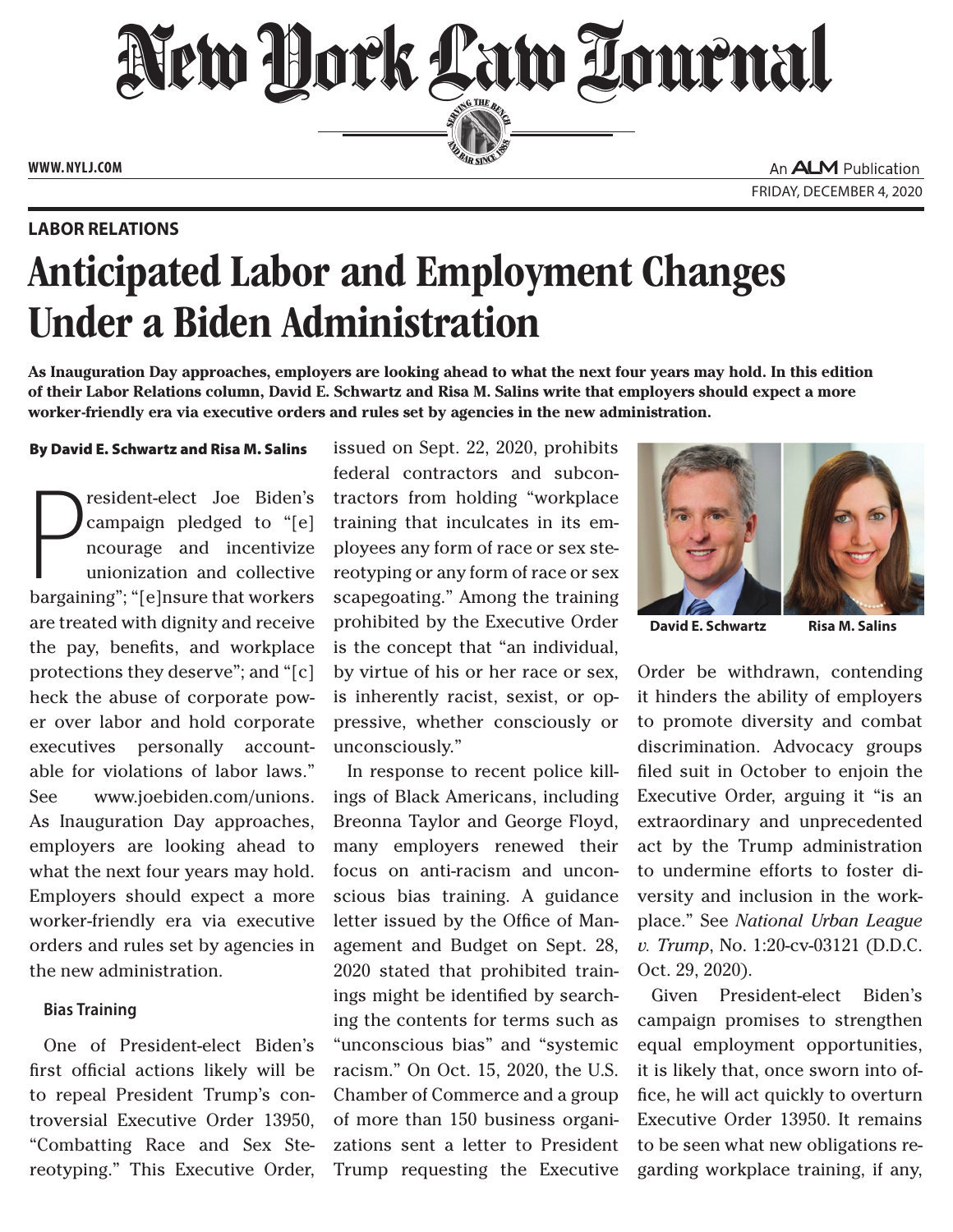might be implemented instead by the new administration.

## **Worker Classification**

If, as anticipated, the Trump administration finalizes the Department of Labor's (DOL) proposed independent contractor classification regulations, those regulations are likely to be quickly targeted for reversal by President-elect Biden's administration. The new administration may use rulemaking to simply rescind the rule or to adopt new regulations that would take a more worker-protective interpretation of employee status.

The Trump administration's current proposed regulations, which opened for public comment in September 2020, would alter the "economic realities test" that has for years been used to evaluate independent contractor classifications under the Fair Labor Standards Act (FLSA). See Independent Contractor Status Under the Fair Labor Standards Act, 85 Fed. Reg. 60600 (Sept. 25, 2020). The proposed rule would replace the multi-factor economic realities balancing test with two "core factors": "the nature and degree of the worker's control over the work" and "the worker's opportunity for profit or loss." Should a factfinder decide that these two factors are contradictory or unclear, it may then evaluate the relationship using three "guidepost" factors: the amount of skill required for the work, the permanence of the relationship, and whether the work is part of an integrated unit of production for the employer. The proposed rule's core focus on the worker's control over his or her work would make it easier to establish an independent contractor relationship than the economic realities test, particularly in the "gig economy" where workers often choose their own hours of work.

Under President-elect Biden, the DOL likely will move away from the new proposed rule on classification towards a more restrictive view of independent contractor relationships. In particular, President-elect Biden's platform notes that employer misclassification of "gig economy" workers as independent contractors prevents them from receiving many legal benefits and protections. He has supported the use of a strong three-prong "ABC test" to distinguish employees from independent contractors. The ABC test, which was codified at the state level in California in 2019, presumes that a worker is an employee and not an independent contractor unless three factors are satisfied: the workers is free from the control and direction of the employer in performing work (both contractually and in reality); the worker performs work outside the usual course of the employer's business; and the worker is customarily engaged in an independently established business or trade of the same nature as the work being performed.

It is not clear whether the DOL under President-elect Biden could implement the ABC test through regulatory action alone. In the notice of proposed rulemaking for the current proposed worker classification rule, the DOL discussed the ABC test and concluded it is incompatible with the U.S. Supreme Court's precedents on the FLSA. Without an act of Congress, therefore, adoption of the ABC test at the federal level may be unlikely.

#### **Labor Policy**

Changes at the National Labor Relations Board (Board) under President-elect Biden may be slower to manifest. The Board currently has three Republican appointees and one Democratic appointee, plus a vacancy which the President-elect likely will fill with an appointee early in his term (subject to Senate confirmation). A second vacancy will open in August 2021, when member William Emmanuel's term expires, giving the Presidentelect the opportunity to bring the Board under majority-Democratic control. Even with new members in place, precedents established by President Trump's appointees are not subject to reversal until cases presenting the relevant issues come before the Board.

Still, several controversial decisions handed down by the Board during the Trump administration are expected ultimately to be modified or reversed after Democratic appointees take control of the Board. Among others, these decisions include:

*• The Boeing Company*, 365 NLRB No. 154 (Dec. 14, 2017): This decision established a new two-prong test for evaluating a facially-neutral workplace policy or employee